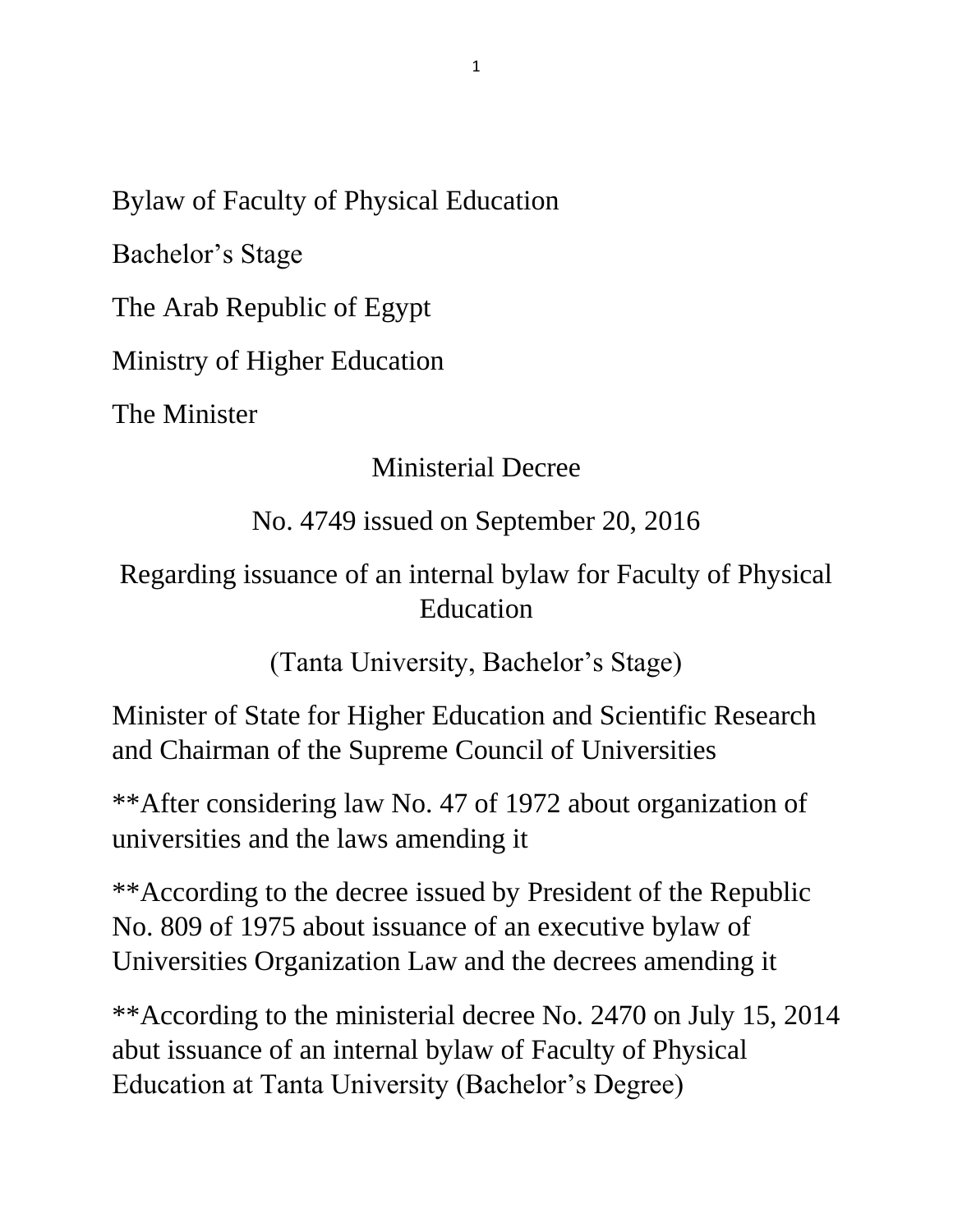\*\* According to the approval from Tanta University Council in its session held on February 29, 2016

\*\*According to the approval from the committee of Physical Education Sector in its session held on August 22, 2016

\*\*And according to the approval from the Supreme Council of Universities in its sessions held on March 10, 2016 and July 24, 2016.

The Minister decided the following:

(The First Article)

 The attached internal bylaw of Faculty of Physical Education at Tanta University (the Bachelor's stage). Any stipulation that contradicts its provisions is cancelled.

(The Second Article)

All specialized bodies implement this decree.

Minister of Higher Education and Scientific Research and Chairman of the Supreme Council of Universities

Prof. Ashraf Mohammed Al Shehhi

Sealed by Minister' Office, Ministry of Higher Education

The First Section:

Title of the Faculty, the scientific departments, scientific curricula of the departments, scientific degrees, system of study and system of exams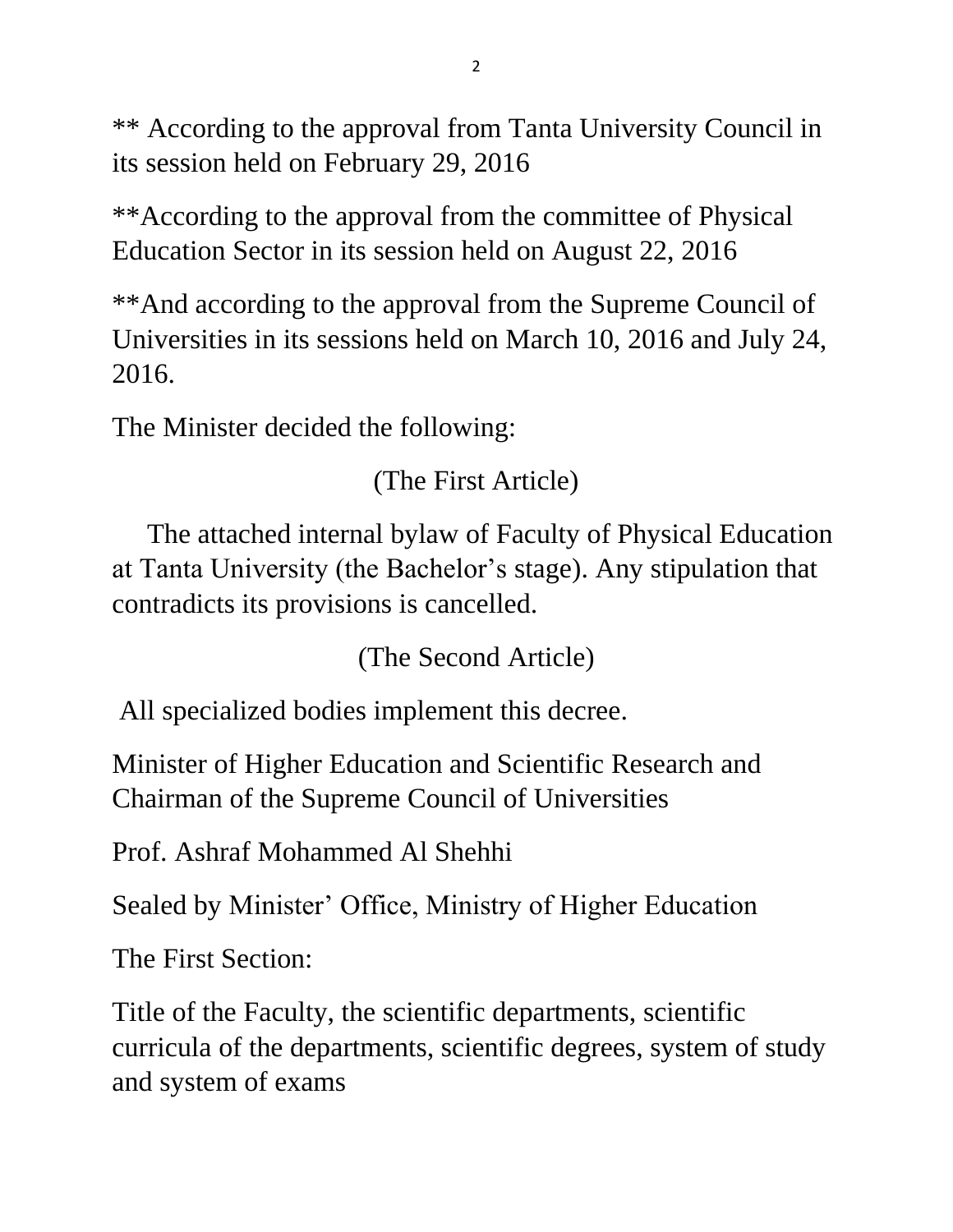Article (1) Title of the Faculty

Faculty of Physical Education (for men and girls) – Tanta University

Article (2) Aims, Mission and Vision of the Faculty:

- a) Aims of the Faculty:
	- 1. To prepare specialists in physical education to work at different institutions of society.
	- 2. To prepare researchers and conduct research and studies in various sciences of physical education.
	- 3. To organize training courses to qualify and refine personnel in the field of physical education.
	- 4. To offer consultation and scientific and applied experience to authorities working in various sports fields; and to participate in serving local, Arab and international environments.

b) Mission of the Faculty:

 Faculty of Physical Education offers integrated educational service with distinction in scientific research and encourages social participation so as to assure preparation of graduates capable of competing in labor market according to determined and obvious national criteria.

c) Vision of the Faculty:

 Faculty of Physical Education seeks to be a scientific and research body distinguished at the educational system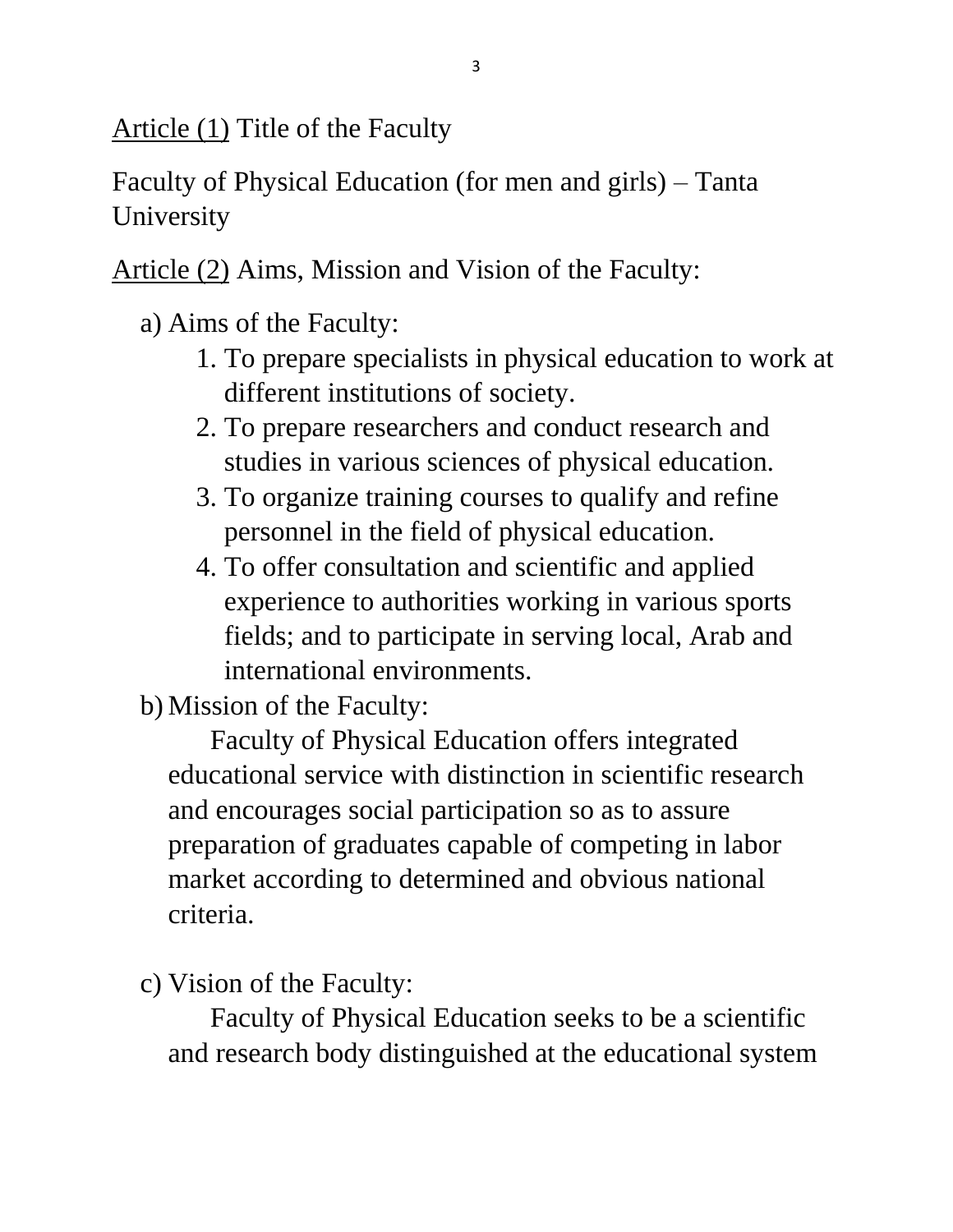according to quality criteria in order to meet the needs and requirements of labor market locally and regionally.

### Article (3) Academic Program

Faculty Council is authorized, after getting the approval of University Council, to propose modification of any academic curricula based on requirements of labor market, community needs and scientific and professional developments in the light of providing human and research capabilities and available equipment.

Sealed by Faculty of Physical Education, Tanta University

| No. | Department                    | Code |
|-----|-------------------------------|------|
|     | Curricula & Methodology of    |      |
|     | <b>Physical Education</b>     |      |
| 2   | Sports Training & Kinesiology |      |
| 3   | <b>Sports Management and</b>  | د    |
|     | Recreation                    |      |
|     | <b>Sports Health Sciences</b> | صر ، |
| 5   | <b>Sport Psychology</b>       | ن    |
| 6   | Track & Field Competitions    |      |
|     | Team & Racquet Sports         | ج    |
|     | Combat & Individual Sports    |      |

Article (4)

First: Number of Scientific Departments at the Faculty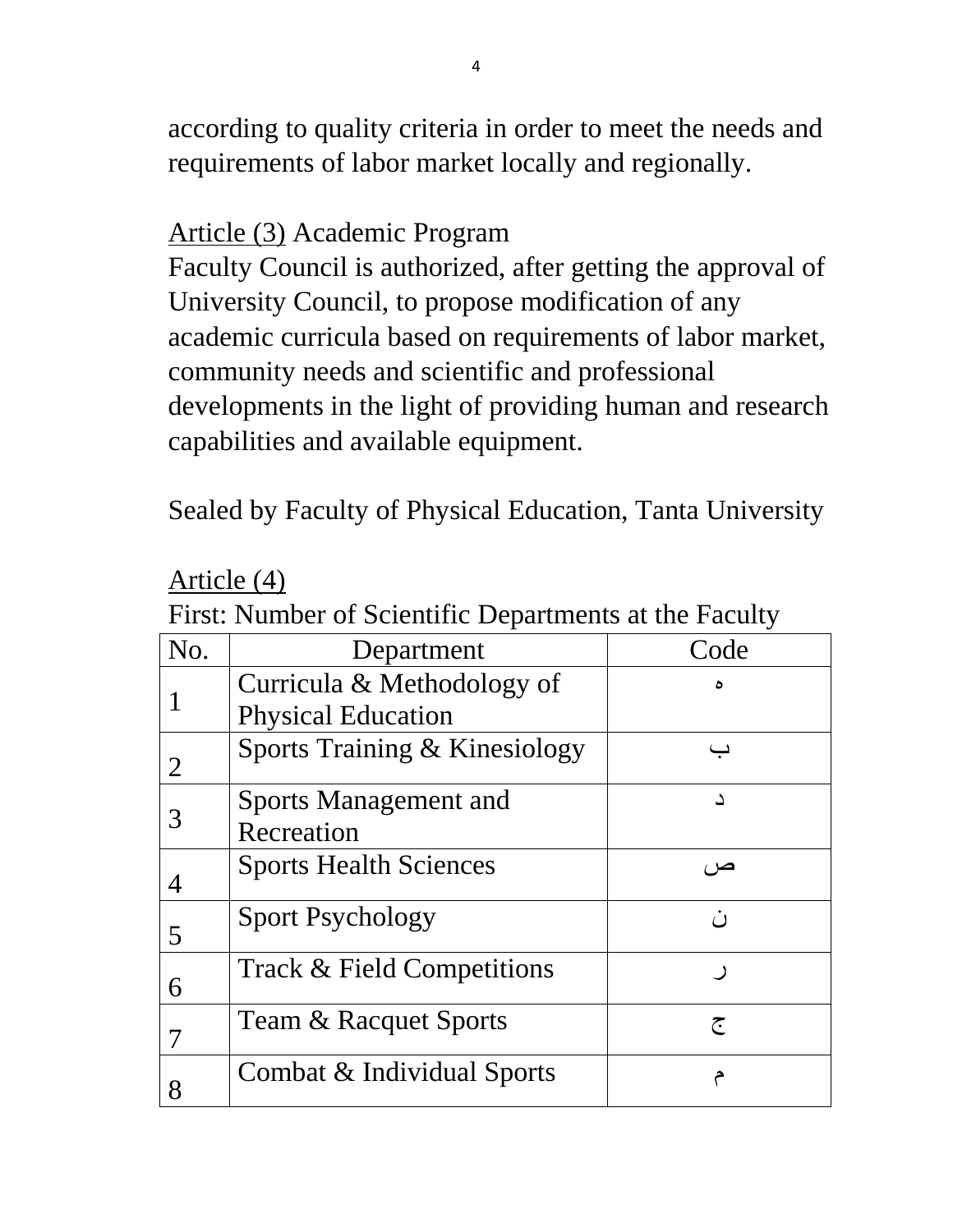|    | Aquatic Sports                  |  |
|----|---------------------------------|--|
| 10 | Gymnastics, Exercises, Kinetics |  |
|    | & Sport Performances            |  |

# Second: Number of Curricula

| No.            | Topic                            | Number of Hours |
|----------------|----------------------------------|-----------------|
|                | Total number of curricula (as    | 66              |
|                | well as the selective curricula) |                 |
|                | Total number of applied          | 38              |
| $\overline{2}$ | curricula                        |                 |
|                | Total number of theoretical      | 28              |
| 3              | curricula                        |                 |
|                | Number of curricula of the       | 19              |
| 4              | first year                       |                 |
|                | Number of curricula of the       | 19              |
| 5              | second year                      |                 |
|                | Number of curricula of the       | 14              |
| 6              | third year                       |                 |
|                | Number of curricula of the       | 11              |
|                | fourth year                      |                 |
|                | Total number of student's        | 63              |
| 8              | curricula during years of study  |                 |

# Third: Number of Teaching Hours

| No. | Topic                                | Number of Hours |
|-----|--------------------------------------|-----------------|
|     |                                      | and Percentage  |
|     | Total number of teaching hours   184 |                 |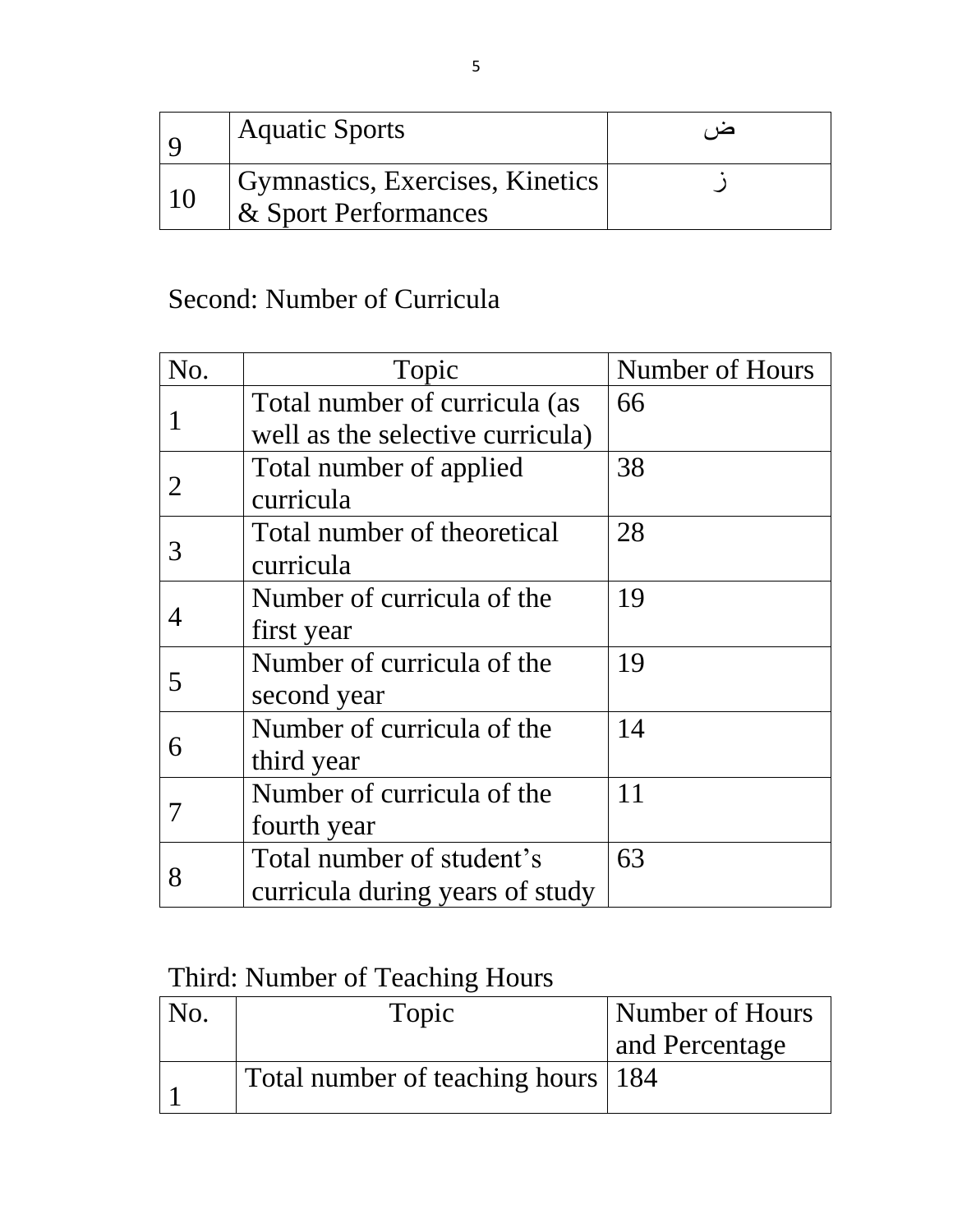|  | Number of hours of applied | 106     |
|--|----------------------------|---------|
|  | curricula                  |         |
|  | Total number of hours of   | 78      |
|  | theoretical curricula      |         |
|  | Percentage of              | 42.58 % |
|  | applied\theoretical hours  |         |

Sealed by Faculty of Physical Education, Tanta University

#### Article  $(5)$ :

Specializations of Scientific Departments:

 Specializations of each scientific department include supervision, conducting its scientific research and teaching the following curricula:

5\1 Department of Curricula and Teaching Methodology of Physical Education

It specializes in teaching the following curricula to the Bachelor's Stage:

Introduction and History of Physical Education, Kinetic Education, Foundations of Physical Education, Curricula of Physical Education, Teaching Methodology and Criticism of Physical Education, Applications in Teaching Methodology, Field Training (1), Field Training (2), and Field Training (3).

5\2 Department of Sports Training & Kinesiology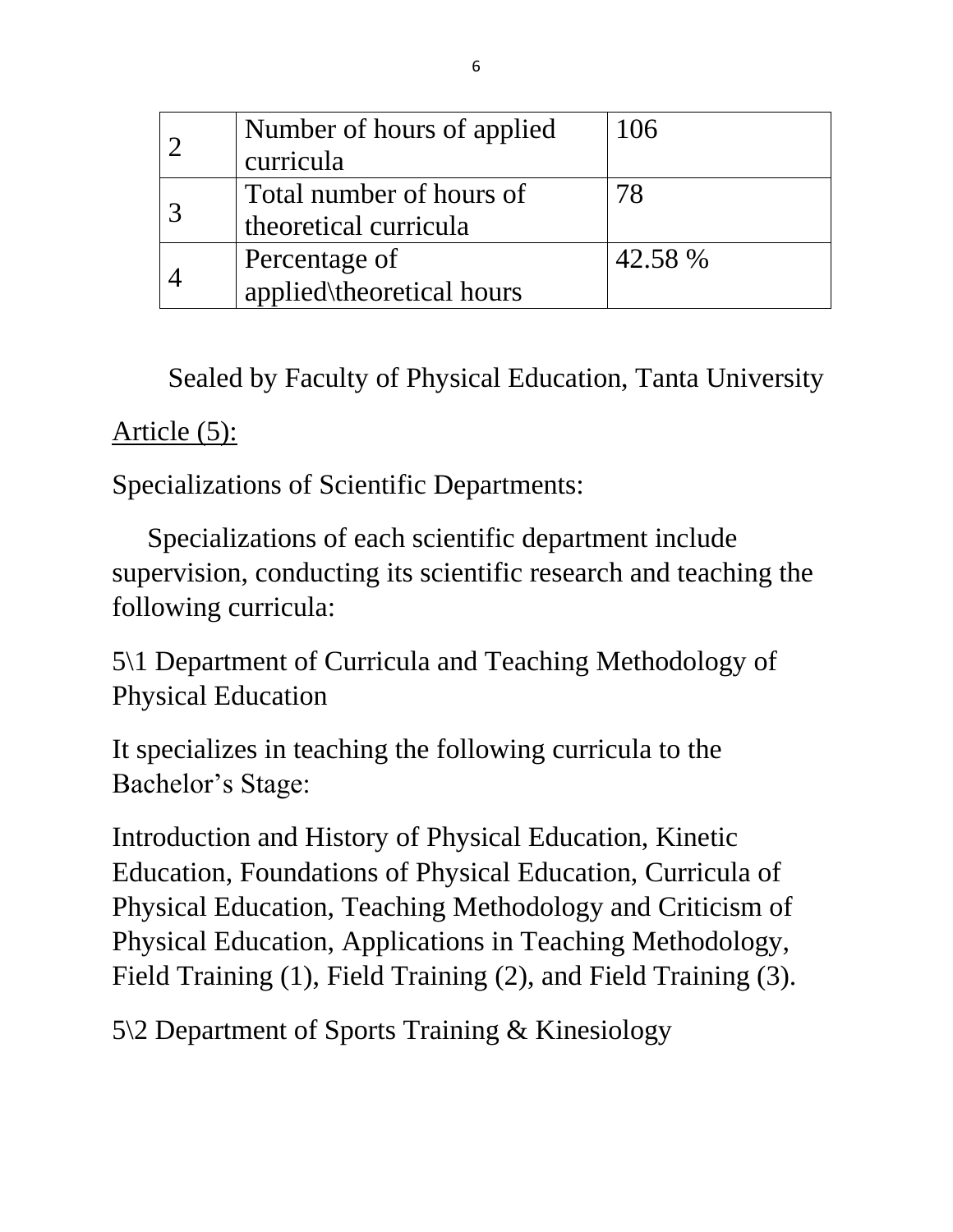It specializes in teaching the following curricula to the Bachelor's Stage:

Introduction in Sports Training, Bodily Preparation, Kinesiology in Sport, Biological Mechanics in Sport, Kinetic Analysis of Bodily and Sport Activities, Bodily and Kinetic Measurement in Sport, and Planning of Sport Training.

5\3 Department of Sports Management and Recreation

It specializes in teaching the following curricula to the Bachelor's Stage:

Introduction to Sport Management, Management of Sport Institutions, Media, Marketing and Sport Economy, Introduction to Sport Recreation, and Recreation, Outdoor Activities and Scout Education.

5\3 Department of Sports Health Sciences

It specializes in teaching the following curricula to the Bachelor's Stage:

Athletes' Functional Anatomy, Injuries and First Aids, Sports Health, Sports Physiology, Bodily Preparation and Sport Injuries, and Physique and Sports Massage.

5\5 Department of Sport Psychology

It specializes in teaching the following curricula to the Bachelor's Stage: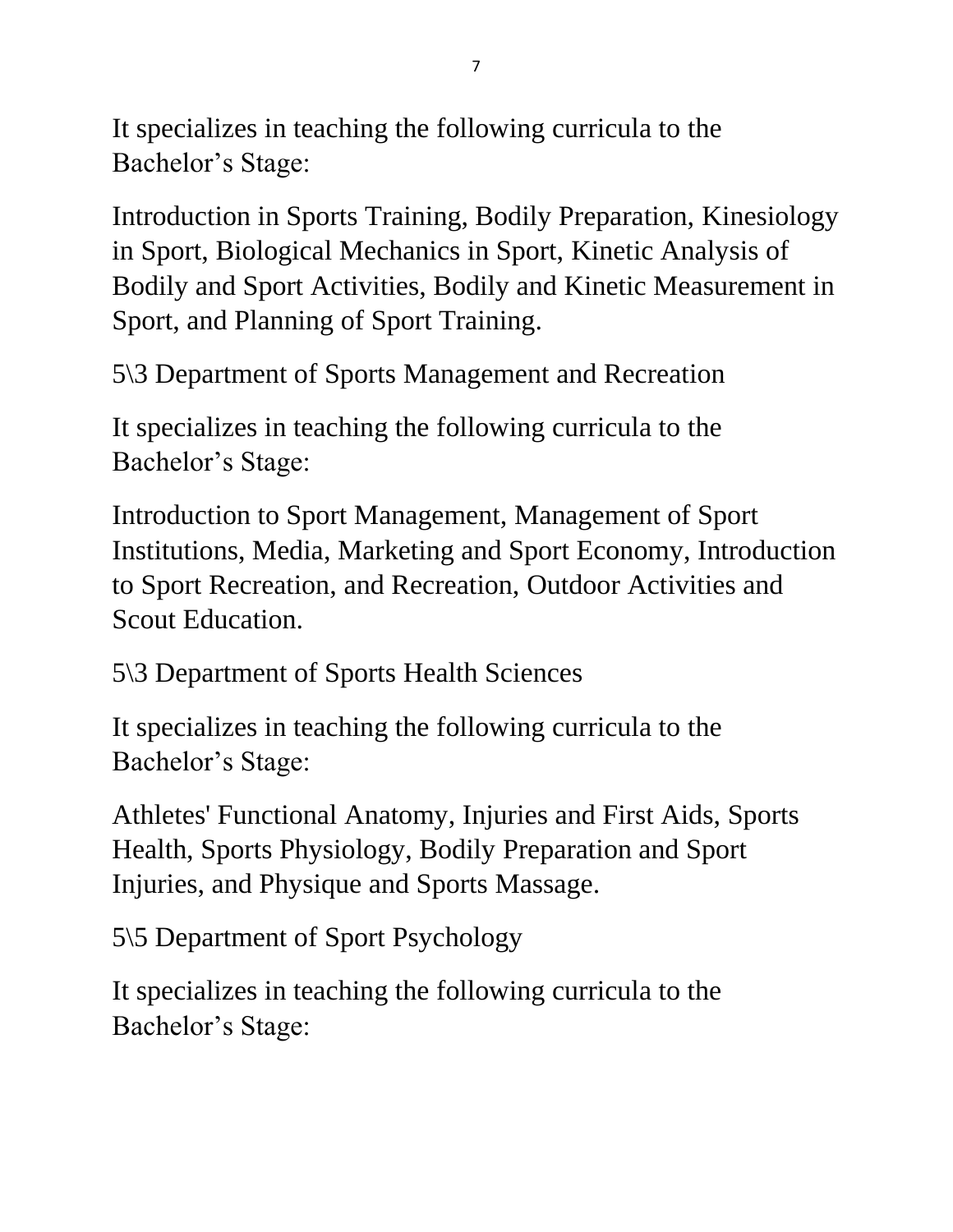Introduction to Sport Psychology, Scientific Research and Statistics in Sport, Psychology Measurement in Sport, Psychology of Sport Competitions, and Sport Sociology.

Sealed by Faculty of Physical Education, Tanta University

5\6 Department of Track & Field Competitions

It specializes in teaching the following curricula to the Bachelor's Stage:

Track & Field Competitions (1), Track & Field Competitions (2), Track & Field Competitions (3), Track & Field Competitions (4), Advanced Track & Field Competitions 1 &2, and selective subject (1).

5\7 Department of Team & Racquet Sports

It specializes in teaching the following curricula to the Bachelor's Stage:

Football, Volleyball, Basketball, Handball, Racquet Sports (Hockey, Tennis, Table Tennis, Squash, Speedball, and Badminton (A students chooses two sports only), Team Sports and Advanced Racket Sports 1&2, and selective subject (1) (A students chooses one sport only).

5\8 Department of Combat & Individual Sports

It specializes in teaching the following curricula to the Bachelor's Stage: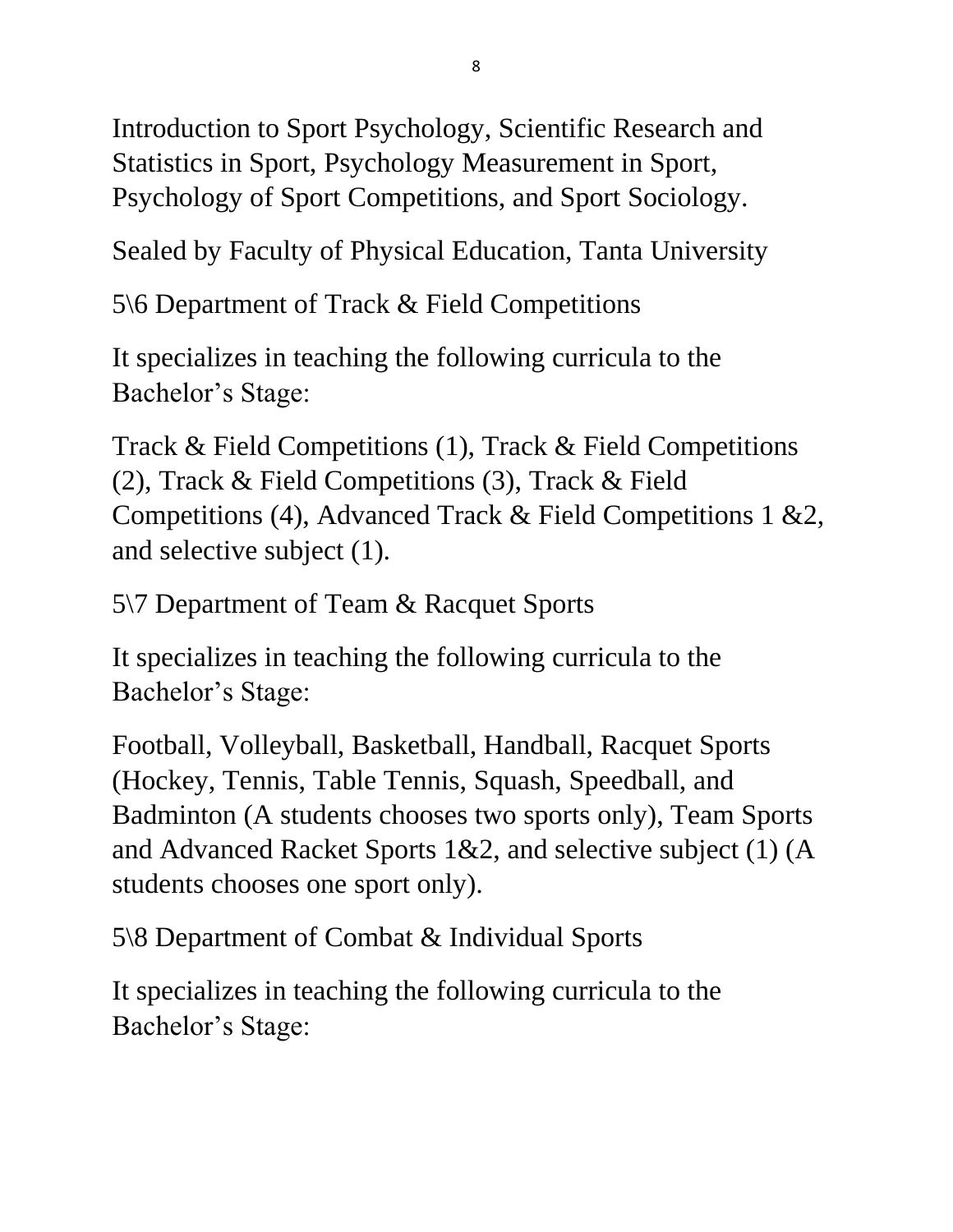Boxing, Wrestling, Fencing, Taekwondo (for girls only), Karate, Weight Lifting (for men only), Judo, Advanced Combat and Individual Sports 1&2, selective subject (1) (A students chooses one sport only).

5\9 Department of Aquatic Sports

It specializes in teaching the following curricula to the Bachelor's Stage:

Swimming (1), Swimming (2), Swimming (3), Swimming (4), Advanced Aquatic Sports 1&2, and selective subject (2).

5\10 Department of Gymnastics, Exercises, Kinetics & Sport Performances

It specializes in teaching the following curricula to the Bachelor's Stage:

Gymnastics (1), Gymnastics (2), Gymnastics (3), Gymnastics (4), Advanced Gymnastics (1)  $\&$  (2), selective subject (2), Exercises (1), Exercises (2), Sport Performances (for men only), Kinetic Expression and Rhythm (for girls only).

Sealed by Faculty of Physical Education, Tanta University

# Article (6): Scientific Degree

 Upon request from Council of Faculty of Physical Education, Tanta University Council grants the Bachelor's Degree in Physical Education and Sport.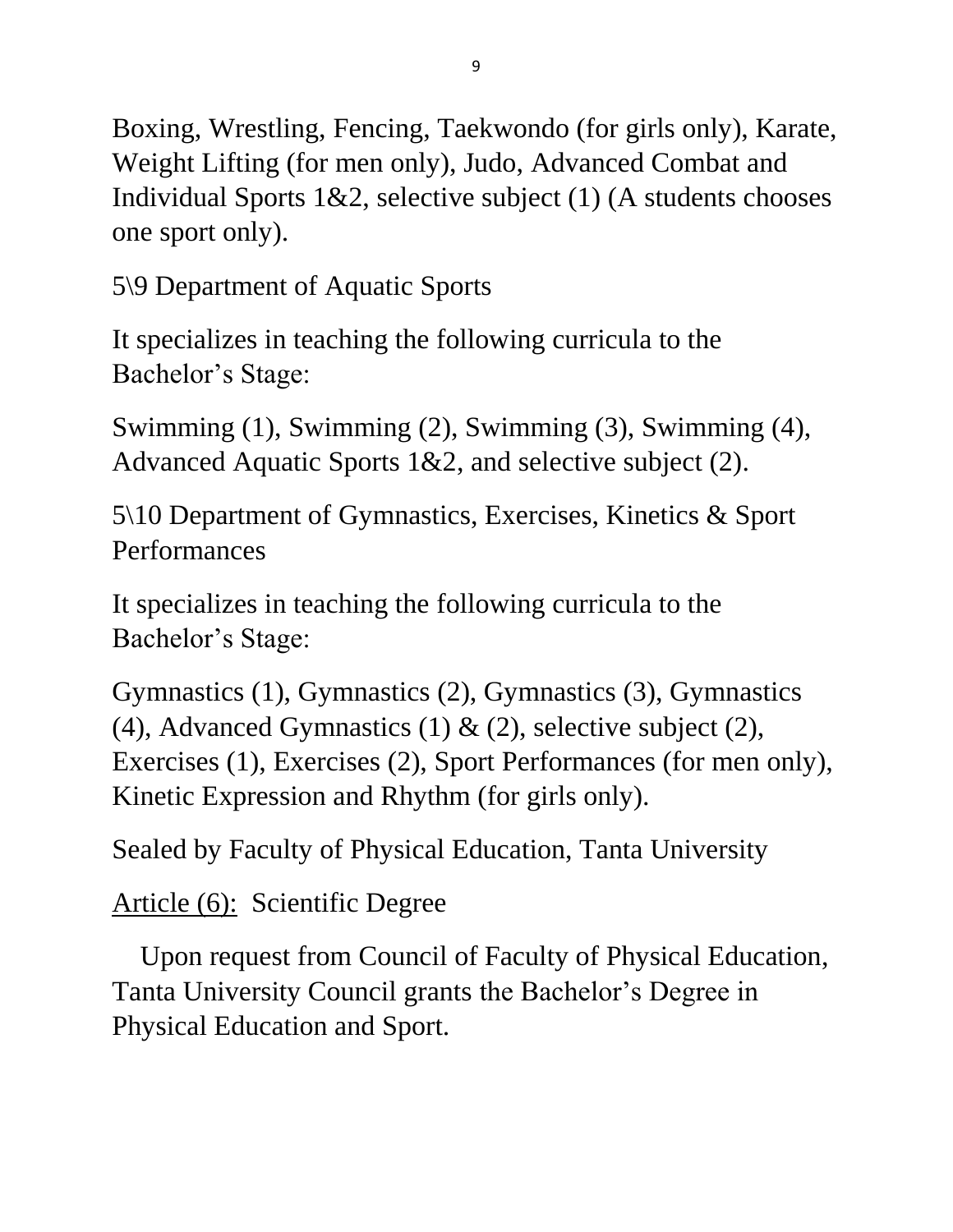Article (7): Conditions for Student's Enrollment in Bachelor's Stage in Physical Education

- a) A student has to have gained General Secondary Certificate or one of its equivalents as determined by the Supreme Council of Egyptian Universities.
- b) A student has to pass the skills tests ratified by Faculty Council which prove student's ability and his or her suitability for study requirement of study at the Faculty. These tests are as follows:

(Heart checkup, physique tests, personal tests: listening, articulation, skills, information, and attitudes, bodily and technical abilities, as well as any other tests ratified by Faculty Council.

c) A student has to pass the general medical examination at the authority chosen by Tanta University according to required checkups identified by Faculty Council for joining the Faculty.

Article (8): Period of Study

The period of study for gaining the Bachelor's degree in Physical Education is four academic years (8 semesters).

Article (9): Plan of Study and Academic Curricula

Tables from (1) to (8) mentioned in this bylaw show the plan of study, the academic curricula distributed to years of study in the Bachelor's degree, the number of weekly hours of theoretical and applied lectures, year work marks of a semester, marks of